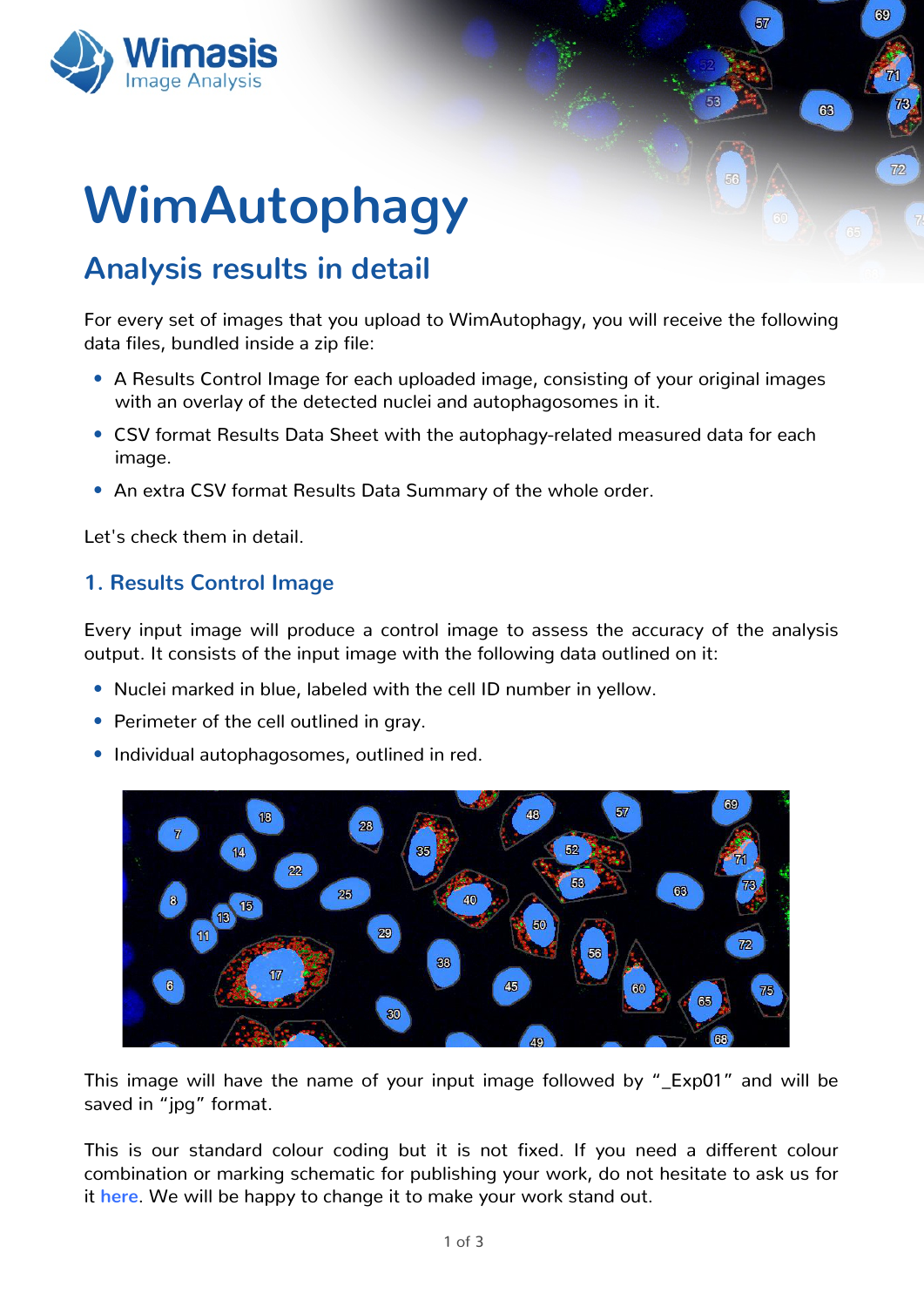

## **2. Results Data Sheet**

Every input image will also generate an output CSV file (comma separated value format, similar to an Excel sheet) with the following measurements, where AP is an abbreviation of autophagosomes:

69

 $63$ 

57

#### **General Metrics:**

- **No. Cells:** Total numbers of cells in the image
- **Estimated Area AP [px]:** Estimated Area of the autophagosomes in pixels.
- **Mean AP per cell:** Mean number of estimated autophagosomes per cell.
- **Mean AP Intensity:** Only cells that have some autophagosomes are used to calculate this value.
- **Mean Nucleus Area [px]:** all cells in the image are used to calculate this value.
- **Std AP** per cell: Standard deviation of the Autophagosomes per cell counts.
- **Std Puncta per cell:** Standard deviation of puncta per cell.
- **Std Nucleus Area:** Standard deviation of nucleus area in pixels.
- **Total Area AP:** Sum of the area of all autophagosomes in the image.

#### **Individual Cell Metrics:**

The Individual Cell Metrics take the Estimated Autophagosome Area as reference to label as Isolated Autophagosomes objects that show an area smaller than twice the value. Objects whose area is bigger than that are labelled as Clusters.

- **Cells ID:** Number to identify each cell in the control image.
- **Cytoplasm Area [px]:** Area of the cytoplasm for this cell, in pixels
- a **Nucleus Area [px].**
- a **Number Isolated APs.**
- a **Number Clusters.**
- a **Number Estimated APs in Cluster:** This value is calculated dividing the area of each cluster by the estimated area of the autophagosomes. These value is rounded to the nearest integer.
- **Puncta per cell:** Total number of autophagosomes in this cell without estimating the autophagosomes in cluster.
- a **Total Number Estimated APs:** Total number of autophagosomes in this cell estimating the number of Autophagosomes in each cluster.
- **Total AP Area [px]:** Sum of the area of all autophagosomes in the cell, in pixels.